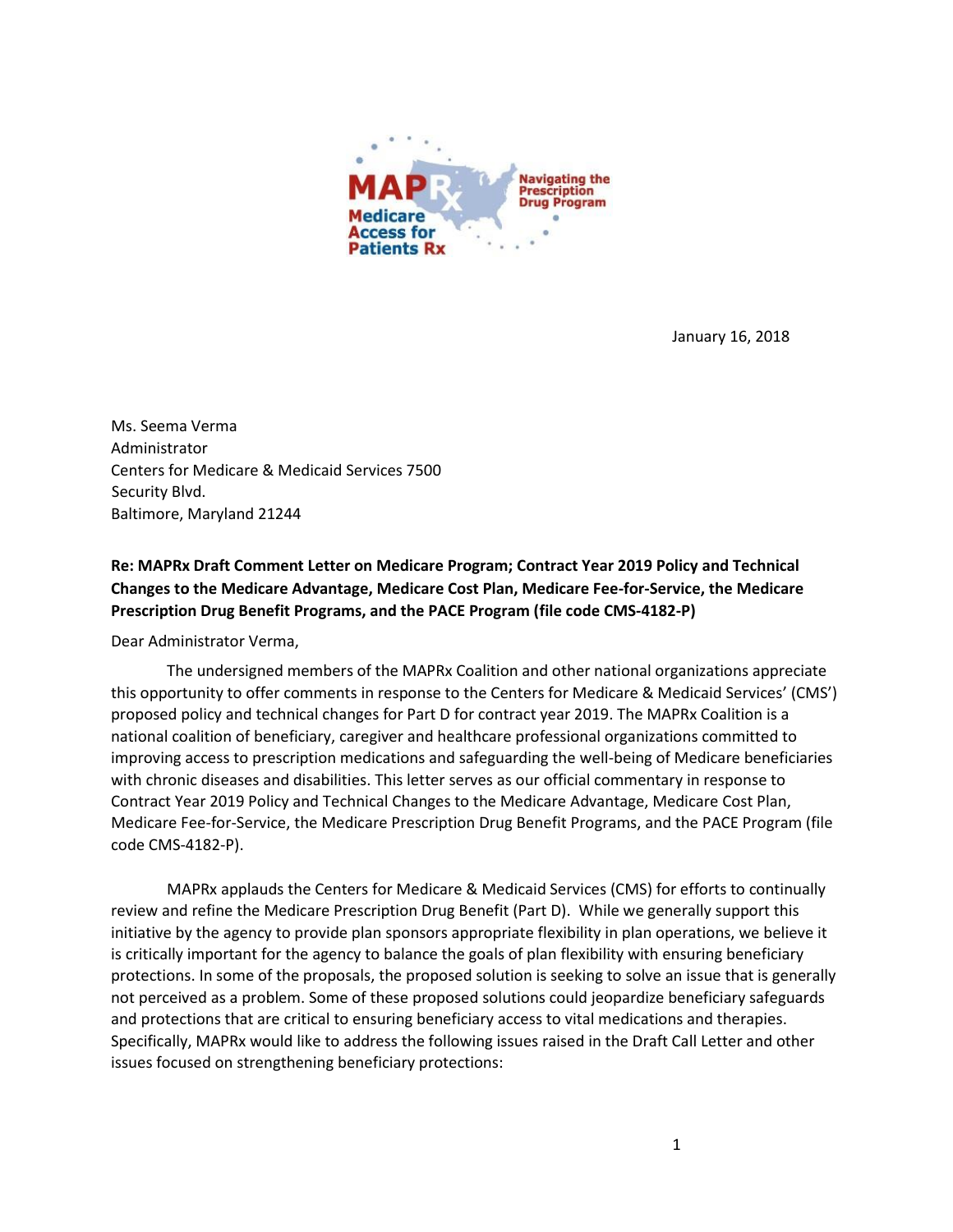- Establishing Limitations for the Part D SEP for Dual-eligible Beneficiaries
- Expedited Substitutions of Certain Generics and Other Midyear Formulary Changes
- Part D Tiering Exceptions
- Request for Information on Rebates at Point of Sale
- Communication of Plan Marketing Materials
- Star Ratings Program

# **Establishing Limitations for the Part D SEP for Dual-eligible Beneficiaries**

*CMS proposes to limit to one Special Enrollment Period (SEP) annually for dual-eligibles and Low Income Subsidy (LIS) beneficiaries.* 

MAPRx recognizes that the SEP is not widely-used by the overall LIS population, however it provides an important avenue to access for those LIS beneficiaries who do elect to use the SEP. MAPRx is concerned that this policy becomes even more dangerous when combined with the proposed policy revisions to midyear formulary changes. Some LIS beneficiaries may be unable to maintain a treatment regimen to a branded drug when a generic equivalent enters the market as the branded drug may be removed from the formulary.

Under current policy, in this scenario, the LIS beneficiary may switch to a plan still covering the product. This is an important and strong protection for low-income beneficiaries and we strongly suggest CMS consider expanding the limit to 2 to 3 SEPs during a plan year. This is an example of CMS fixing a problem that, through its own admission, does not exist but could cause access issues for some beneficiaries.

# **Expedited Substitutions of Certain Generics and Other Midyear Formulary Changes**

*CMS proposes to allow plans greater flexibility for generic substitutions. Specifically, plans could immediately—any time of year, without 60-day notification—remove a branded product or change cost sharing to a higher amount when opting to cover a therapeutically equivalent, newly approved generic drug.* 

The current notification affords the beneficiary time to explore how a transition to a generic drug will affect their treatment regimen. A change in copayment and pill size/shape/color could cause undue stress on beneficiaries and potentially affect adherence. Ample notification, even if it were 30 days, is best for patients.

# **Part D Tiering Exceptions**

*CMS seeks to base eligibility for tiering exceptions on the lowest applicable cost-sharing for the tier containing the preferred alternative for treatment—not simply based on the names of tiers. CMS is also seeking to maintain the current policy that there are no tiering exceptions for products on a specialty tier.* 

MAPRx appreciates the agency's commitment to finding solutions to provide lower cost-sharing for beneficiaries taking expensive therapies via the tiering exceptions process. While MAPRx acknowledges the constraints around actuarially equivalence in order to potentially allow lower cost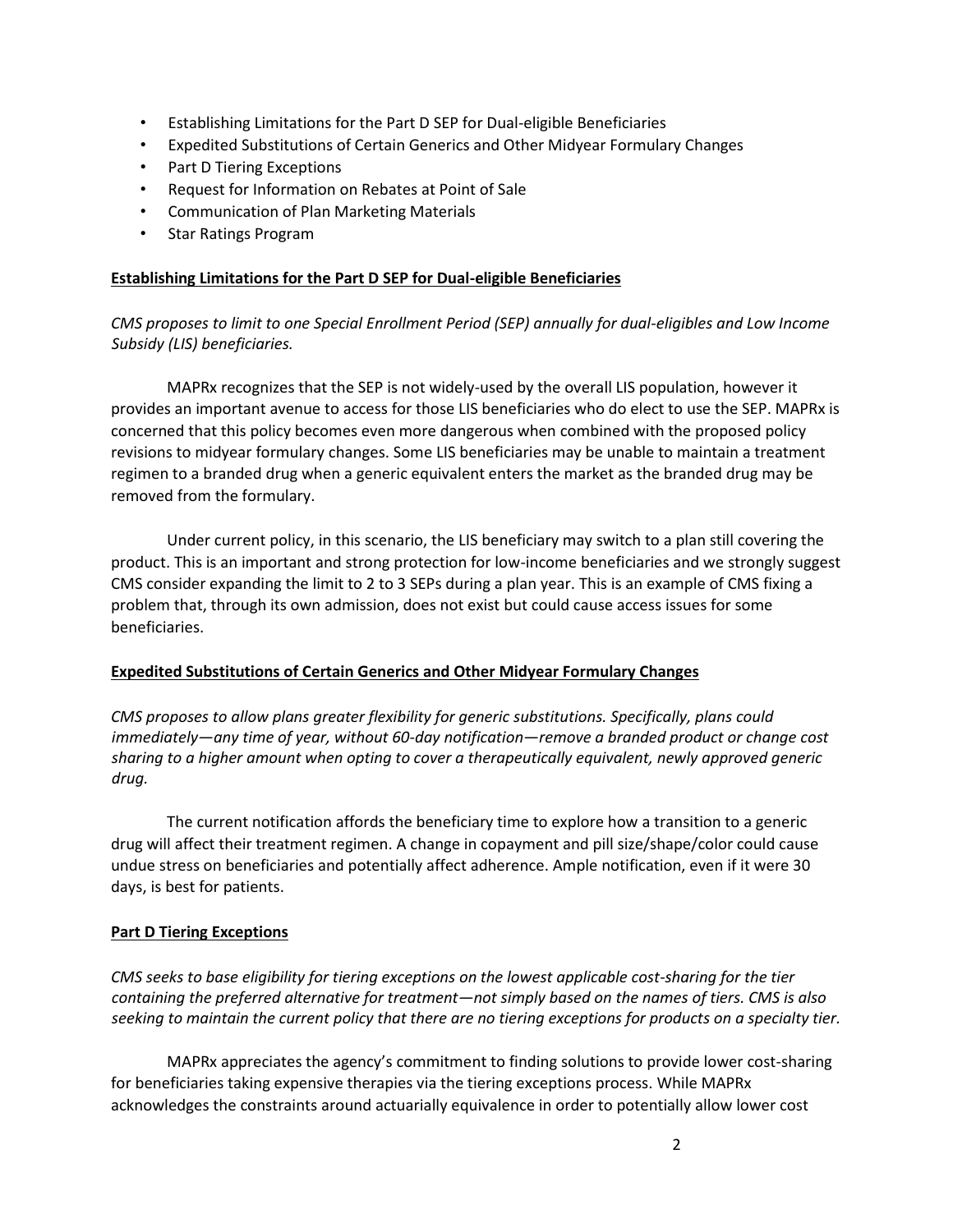sharing for specialty tier drugs, MAPRx encourages CMS to explore other solutions to reduce the out-ofpocket burden facing these beneficiaries, including: 1) performing more stringent discrimination review to ensure that certain classes of drugs are not always placed on specialty tiers; and 2) allowing cost sharing exceptions for specialty tier drugs.

# **Request for Information on Rebates at Point of Sale**

*CMS seeks stakeholder comments through a request for information (RFI) on the potential to apply some manufacturer rebates at the point of sale for the price of drugs.* 

We applaud the movement to incorporate rebates at the point of sale and allow Medicare beneficiaries to directly benefit from the discounts and rebates provided by manufacturers. We look forward to additional guidance from CMS on this matter. MAPRx also applauds CMS' work on considering passing pharmacy direct and indirect remuneration (DIR) to point-of-sale. MAPRx looks forward to more guidance on this move to the extent pharmacy DIR at point-of-sale ultimately saves money for beneficiaries.

# **PDP Meaningful Differences Policy**

*CMS proposes to eliminate the meaningful differences requirement between two enhanced prescription drug plans (PDPs) offered by a PDP sponsor in one region.* 

MAPRx supports the meaningful differences policy to help beneficiaries distinguish between different standalone PDPs offered by the same Part D plan sponsor in a region. While we are not necessarily opposed to removing the meaningful difference between two enhanced PDPs, we strongly encourage CMS to look for innovative ways to communicate plan options so that beneficiaries can find the plan that best meets their individual needs.

# **Communication of Plan Marketing Materials**

*CMS proposes that MA and Part D plans provide benefit package information to prospective enrollees at the start of the Annual Election Period (AEP), not 15 days before, as currently required. Additionally, CMS is proposing to require plans to mail hard copies of the evidence of coverage, summary of benefits, and provider network information only upon request.* 

MAPRx is concerned that this proposal would remove an important step in communicating benefit design, formulary, and provider network changes in advance of the upcoming plan year. MAPRx strongly encourages CMS to maintain the policy that plan sponsors must provide plan benefit package information 15 days prior to the AEP and that hard copies should be provided.

# **Star Ratings Program**

*CMS proposes to assign a contract score based on the enrollment-weighted average of the measure scores of both the surviving and consumed contract(s) in order to reflect the performance of all contracts associated with a consolidation. CMS is exploring the feasibility of assigning an overall score at the plan*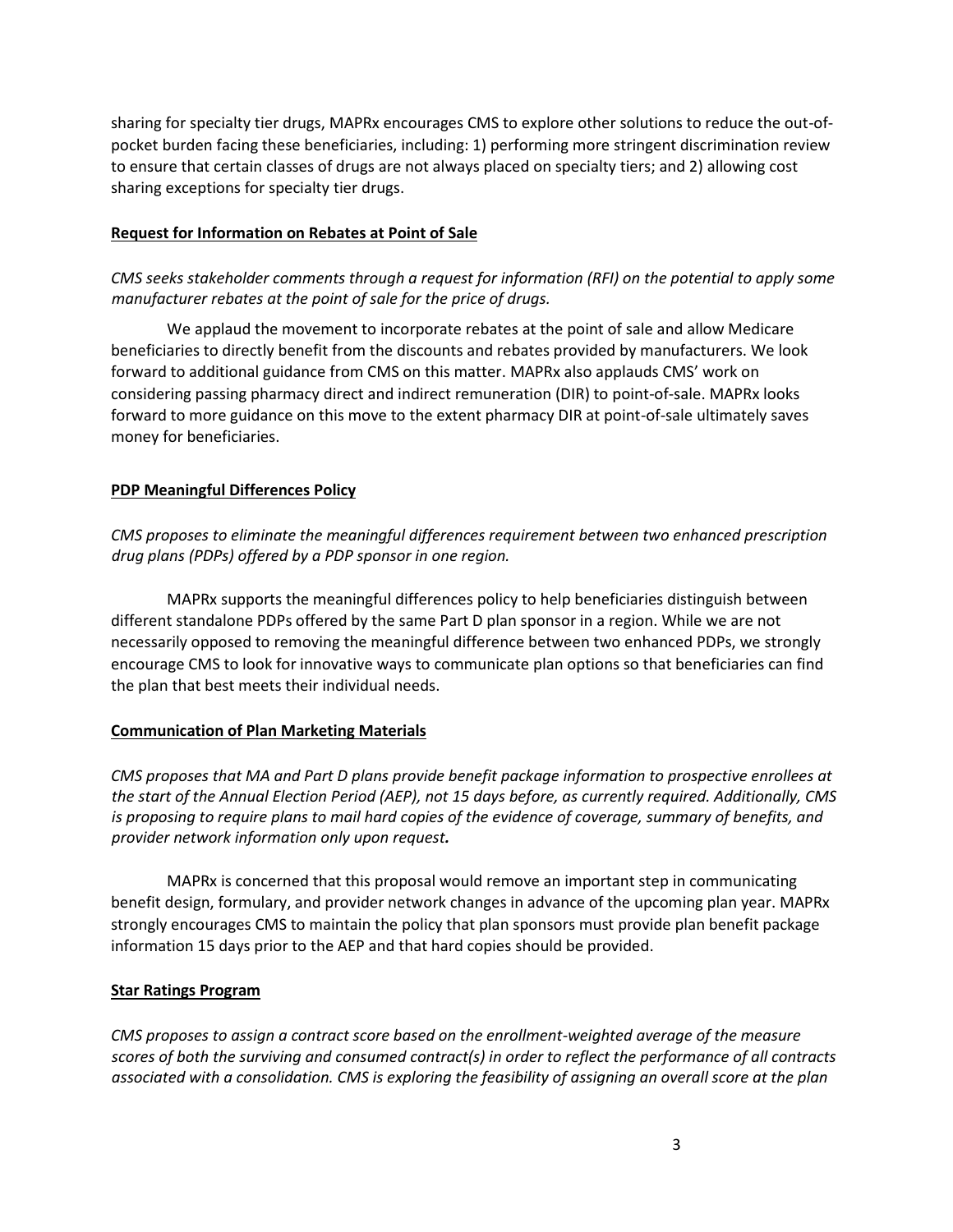*level rather than the contract level (as is currently done.) CMS is seeking comments on maintaining the high-performing or low-performing icons displayed on the Plan Finder tool.* 

MAPRx supports CMS' effort to better reflect plan performance when a contract consolidation occurs as this will offer a more accurate view of the new contract's performance on important quality measures. Similarly, MAPRx applauds CMS' exploration of assigning scores at the plan level rather than the contract level as performance may vary significantly across a contract's plans. Most importantly, MAPRx strongly recommends that CMS maintain the high and low-performing icon on the Plan Finder tool so that prospective beneficiaries shopping for plan coverage will know which plans have received high or low quality measures.

MAPRx Coalition appreciates CMS' consideration of our concerns. For questions related to MAPRx or the above comments, please contact Bonnie Hogue Duffy, Convener, MAPRx Coalition, at (202) 540-1070 or bduffy@nvgllc.com.

Sincerely,

Allergy & Asthma Network American Association on Health and Disability American Autoimmune Related Diseases Association Arthritis Foundation Bladder Cancer Advocacy Network Caregiver Action Network Celiac Disease Foundation Epilepsy Foundation GIST Cancer Awareness Foundation Healthy Women IFAA - International Foundation for Autoimmune & Autoinflammatory Arthritis International Myeloma Foundation International Pain Foundation Lakeshore Foundation Lupus and Allied Diseases Association, Inc. Lupus Foundation of America Massachusetts Association for Mental Health Mended Hearts Men's Health Network Mental Health America National Alliance on Mental Illness National Association of Nutrition and Aging Services Programs (NANASP) National Council on Aging National Infusion Center Association National Kidney Foundation National Multiple Sclerosis Society National Organization for Rare Disorders (NORD) National Osteoporosis Foundation National Patient Advocate Foundation